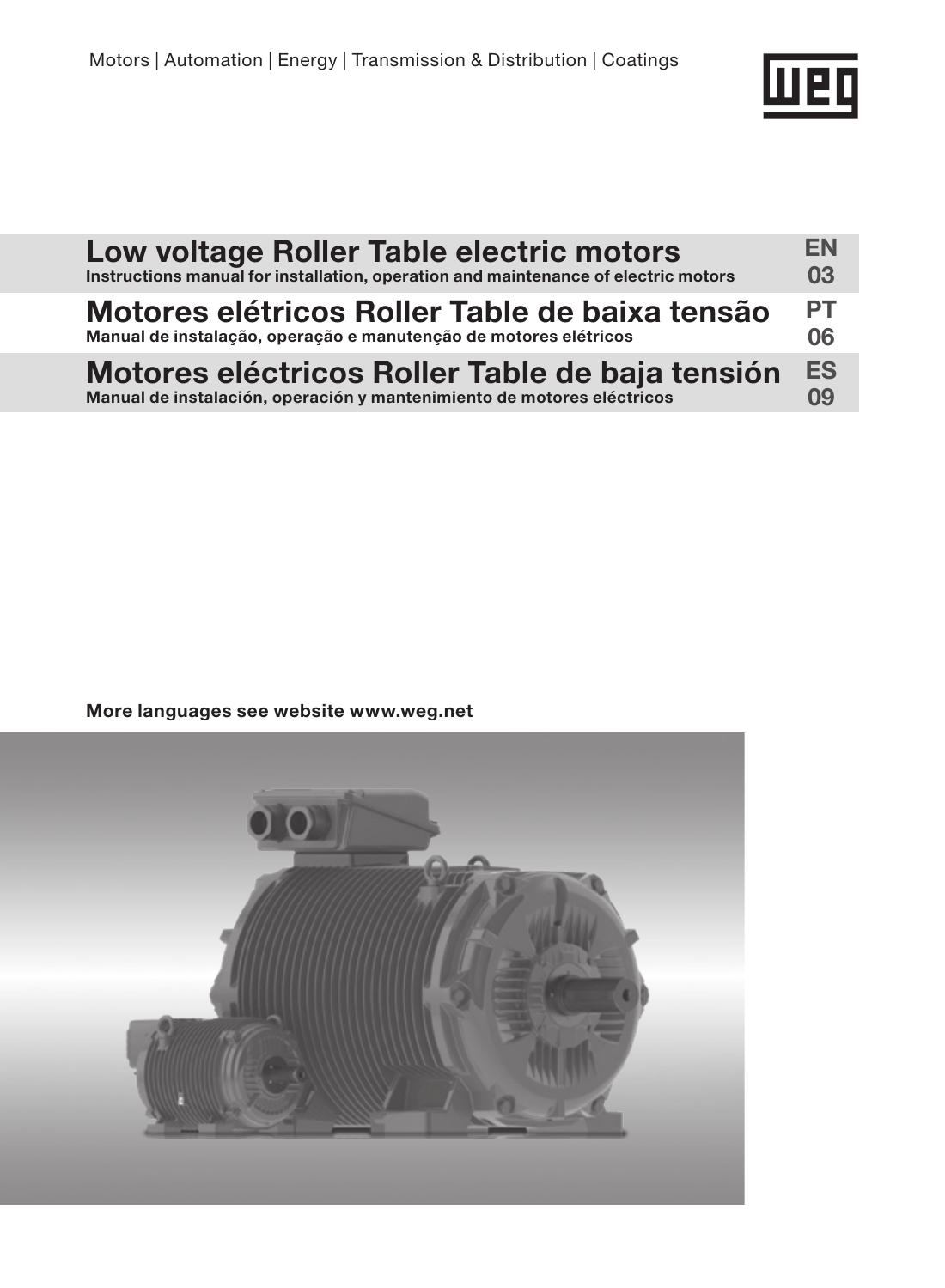# EU DECLARATION OF CONFORMITY

### Manufacturers:

### WEG EQUIPAMENTOS ELÉTRICOS S.A.

Av. Prefeito Waldemar Grubba, 3000 89256-900 - Jaraguá do Sul – SC – Brazil www.weg.net

### WEG Linhares Equipamentos Elétricos S.A.

Rod. BR 101, Km 161,5, s/n. Distrito Industrial Rio Quartel. Bairro Rio Quartel de Baixo 29915-500 – Linhares – ES – Brazil www.weg.net

### WEG MEXICO, S.A. DE C.V

Carretera Jorobas - Tula Km 3.5, Manzana 5, Lote 1, Fraccionamiento Parque Industrial Huehuetoca, Municipio de Huehuetoca, C.P. 54680, CD. de Mexico y Área Metropolitana – Mexico www.weg.net/mx

#### WEG (JIANGSU) ELECTRIC EQUIPMENT CO., LTD.

No. 88, Huimin West Road, Chengbei Street, Rugao City, Jiangsu Province – China www.weg.net/cn

### WEG (NANTONG) ELECTRIC MOTOR MANUFACTURING CO., LTD.

No. 128# - Xinkai South Road, Nantong Economic & Technical Development Zone, Nantong, Jiangsu Province – China www.weg.net/cn

### ZEST WEG ELECTRIC

6 Laneshaw Street, Longlake Extention 4, Johannesburg, Gauteng, 1619 - South **Africa** www.weg.net/za

#### WEGEURO – INDÚSTRIA ELÉCTRICA, S.A. Headquarters:

Rua Eng. Frederico Ulrich, Zona Industrial da Maia Sector V 4470-605 – Maia – Portugal Single Contact Point in the European Union for compiling the technical documentation: Luís Filipe Oliveira Silva Castro Araújo Authorised Representative

#### Branch – Santo Tirso: Rua António Joaquim Campos Monteiro, 510 Santa Cristina do Couto 4780-165 – Santo Tirso – Portugal www.weg.net/pt

### WEG TURKEY SANAYI A.S.

Mermerciler OSB Kocaeli, Dilovası, Köseler, Block 162, Map Section 2

### WEG INDUSTRIES (INDIA) PVT.LTD.

No. E20 (North) SIPCOT Industrial Complex – Phase II – Expansion II. Mornapalli Village Hosur 635109 Tamil Nadu

### Changzhou Yatong Jiewei Electromotor Co., LTD

No.118, Dongdu West Road, Luoyang Town, Wujin, Changzhou, Jiangsu, China.

### Antriebstechnik KATT Hessen

(Bahnhofstrasse 66, 34576 Homberg (Efze), Germany https://akh-antriebstechnik.de/

declares under sole responsibility that WEG electric motors and components used for following motor lines:

### W01, W11, W12, W20, W21, W22, W40, W50, W51, W60, General Purpose, HGF, Roller Table, Pump/Filter, Vertical High Thrust and WQuattro

when installed, maintained and used in applications for which they were designed, and in compliance with the relevant installation standards and manufacturer's instructions, comply with the provisions of the following relevant European Union harmonization legislation and standards, wherever applicable:

Low Voltage Directive 2014/35/EU;<br>EU Ecodesian Directive (EU/2019/1781 as amended by Comission Regulation (EU/2021/341: Directive 2009/125/EC: RoHS Directive 2011/65/EU and its amendments (including Directive 2015/863/EU);<br>Machinery Directive 2006/42/EC; EMC Directive 2014/30/EU (electric motors are considered inherently benign in terms of electromagnetic compatibility).

EN 60034-1:2010 + AC:2010 / EN 60034-2-1:2014 / EN IEC 60034-5:2020 / EN 60034-6:1993/ EN 60034-7:1993 + A1:2001 / EN 60034-8:2007 + A1:2014 / EN 60034-9:2005 + A1:2007 /EN 60034-11:2004/ EN 60034-12:2017/EN 60034-14:2018 / EN 60034-30-1:2014/EN 60204-1:2018 /EN IEC 60204-11:2019 / EN IEC 63000:2018 and IEC TS 60034-25:2014.

### Declaration of Incorporation (for motors above 1000V)

The products above cannot be put into service until the machinery into which they have been incorporated has been declared in conformity with the Machinery Directive.

A Technical Documentation for the products above is compiled in accordance with part B of annex VII of Machinery Directive 2006/42/EC. We undertake to transmit, in response to a reasoned request by the national authorities, relevant information on the product identified above (partly completed machinery) through WEG authorized representative established in the European Union. The method of transmission shall be electronic or physical method and shall be without prejudice to the intellectual property rights of the manufacturer.

Signed for and on behalf of the manufacturer:

Carlos Lourenço Product Compliance Supervisor Jaraguá do Sul December 20, 2021



Engineering Director Jaraguá do Sul December 20, 2021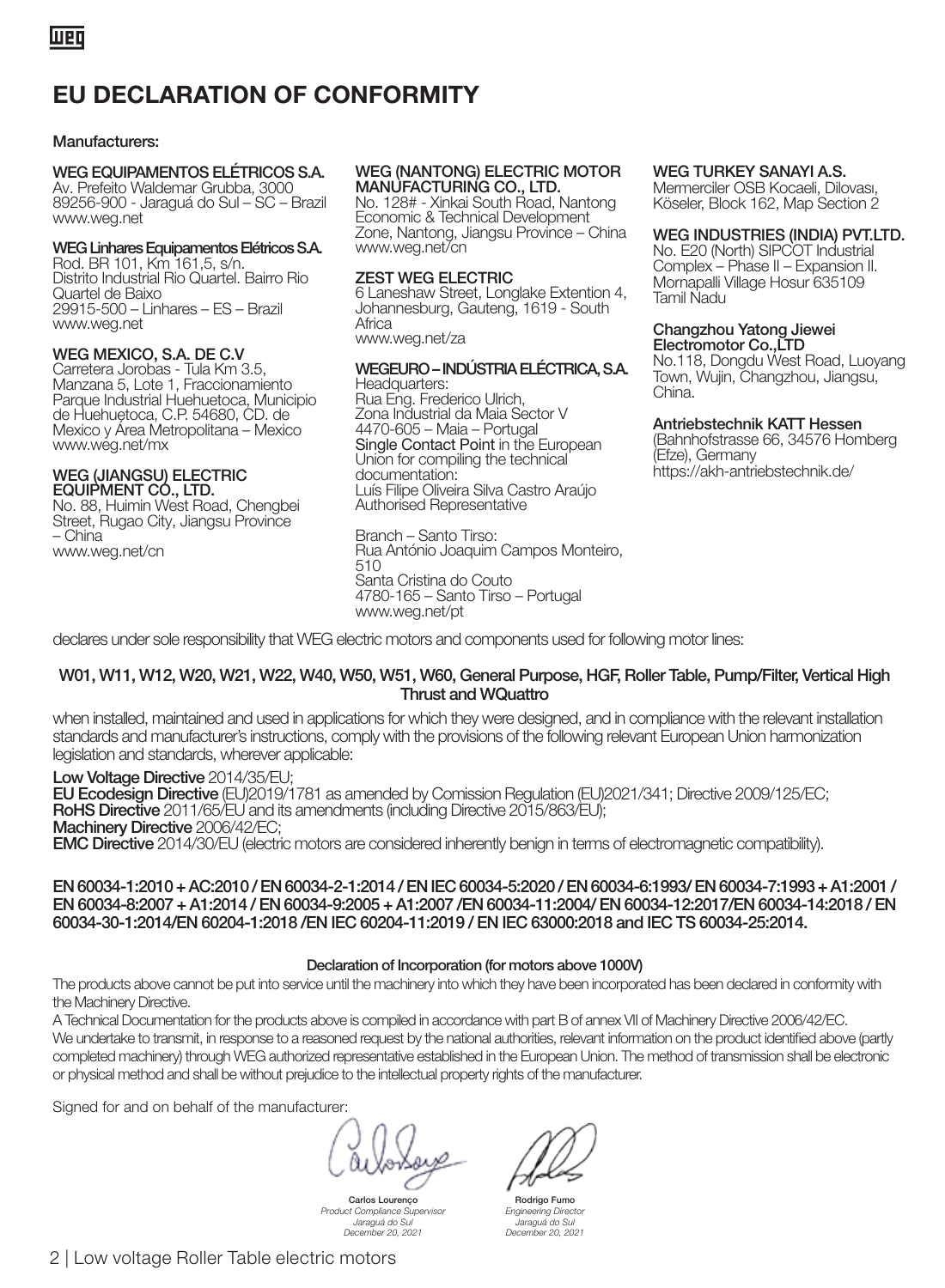# **ECLARATION OF CONFORMITY**

### Manufacturers:

# WEG EQUIPAMENTOS ELÉTRICOS S.A. Av. Prefeito Waldemar Grubba, 3000

89256-900 - Jaraguá do Sul – SC – Brazil www.weg.net

### WEG Linhares Equipamentos Elétricos S.A.

Rod. BR 101, Km 161,5, s/n. Distrito Industrial Rio Quartel. Bairro Rio Quartel de Baixo 29915-500 – Linhares – ES – Brazil www.weg.net

### WEG MEXICO, S.A. DE C.V

Carretera Jorobas - Tula Km 3.5, Manzana 5, Lote 1, Fraccionamiento Parque Industrial Huehuetoca, Municipio de Huehuetoca, C.P. 54680, CD. de Mexico y Área Metropolitana – Mexico www.weg.net/mx

### WEG (JIANGSU) ELECTRIC EQUIPMENT CO. LTD.

No. 88, Huimin West Road, Chengbei Street, Rugao City, Jiangsu Province – China www.weg.net/cn

### WEG (NANTONG) ELECTRIC MOTOR MANUFACTURING CO., LTD.

No. 128# - Xinkai South Road, Nantong Economic & Technical Development Zone, Nantong, Jiangsu Province – China www.weg.net/cn

### ZEST WEG ELECTRIC

6 Laneshaw Street, Longlake Extention 4, Johannesburg, Gauteng, 1619 - South **Africa** 

#### www.weg.net/za WEG UK CONTACT:

Single Contact Point in the United Kingdom for compiling the technical documentation: Patrick O'neill Authorised Representative

#### WEGEURO – INDÚSTRIA ELÉCTRICA, S.A. Headquarters:

Rua Eng. Frederico Ulrich, Zona Industrial da Maia Sector V 4470-605 – Maia – Portugal www.weg.net/pt Branch – Santo Tirso:

Rua António Joaquim Campos Monteiro, 510 Santa Cristina do Couto 4780-165 – Santo Tirso – Portugal www.weg.net/pt

### WEG TURKEY SANAYI A.S.

Mermerciler OSB Kocaeli, Dilovası, Köseler, Block 162, Map Section 2

### WEG INDUSTRIES (INDIA) PVT.LTD.

luen

No. E20 (North) SIPCOT Industrial Complex – Phase II – Expansion II. Mornapalli Village Hosur 635109 Tamil Nadu

### CHANGZHOU YATONG JIEWEI ELECTROMOTOR CO.,LTD

No.118, Dongdu West Road, Luoyang Town, Wujin, Changzhou, Jiangsu, China.

### ANTRIEBSTECHNIK KATT HESSEN

(Bahnhofstrasse 66, 34576 Homberg (Efze), Germany https://akh-antriebstechnik.de/

declares under sole responsibility that WEG electric motors and components used for following motor lines:

### W01, W11, W12, W20, W21, W22, W40, W50, W51, W60, General Purpose, HGF, Roller Table, Pump/Filter, Vertical High Thrust and WQuattro

when installed, maintained and used in applications for which they were designed, and in compliance with the relevant installation standards and manufacturer's instructions, comply with the provisions of the following relevant European Union harmonization legislation and standards, wherever applicable:

Electrical Equipment (Safety) Regulations S.I. 2016/1101;

The Ecodesign for Energy-Related Products Regulations and Energy Information S.I. 2021/745; The Restriction of the Use of Certain Hazardous Substances in Electrical and Electronic Equipment Regulations S.I. 2012/3032;

Supply of Machinery (Safety) Regulations S.I. 2008/1597;

Electromagnetic Compatibility Regulations S.I. 2016/1091;

EN 60034-1:2010 + AC:2010 / EN 60034-2-1:2014 / EN IEC 60034-5:2020 / EN 60034-6:1993/ EN 60034-7:1993 + A1:2001 / EN 60034-8:2007 + A1:2014 / EN 60034-9:2005 + A1:2007 /EN 60034-11:2004/ EN 60034-12:2017/ EN 60034-14:2018 / EN 60034-30-1:2014/EN 60204-1:2018 /EN IEC 60204-11:2019 / EN IEC 63000:2018 and IEC TS 60034-25:2014.

### Declaration of Incorporation (for motors above 1000V)

The products above cannot be put into service until the machinery into which they have been incorporated has been declared in conformity with the Machinery Directive.

A Technical Documentation for the products above is compiled in accordance with Part 7 (b) of schedule 2 of The Supply of Machinery (Safety) Regulations 2008.

We undertake to transmit, in response to a reasoned request by the national authorities, relevant information on the product identified above (partly completed machinery) through WEG authorized representative established in the United Kingdom. The method of transmission shall be electronic or physical method and shall be without prejudice to the intellectual property rights of the manufacturer.

Signed for and on behalf of the manufacturer:

Sau Carlos Lourenço

Product Compliance Supervisor Jaraguá do Sul December 20, 2021

Rodrigo Fun Engineering Director

Jaraguá do Sul December 20, 2021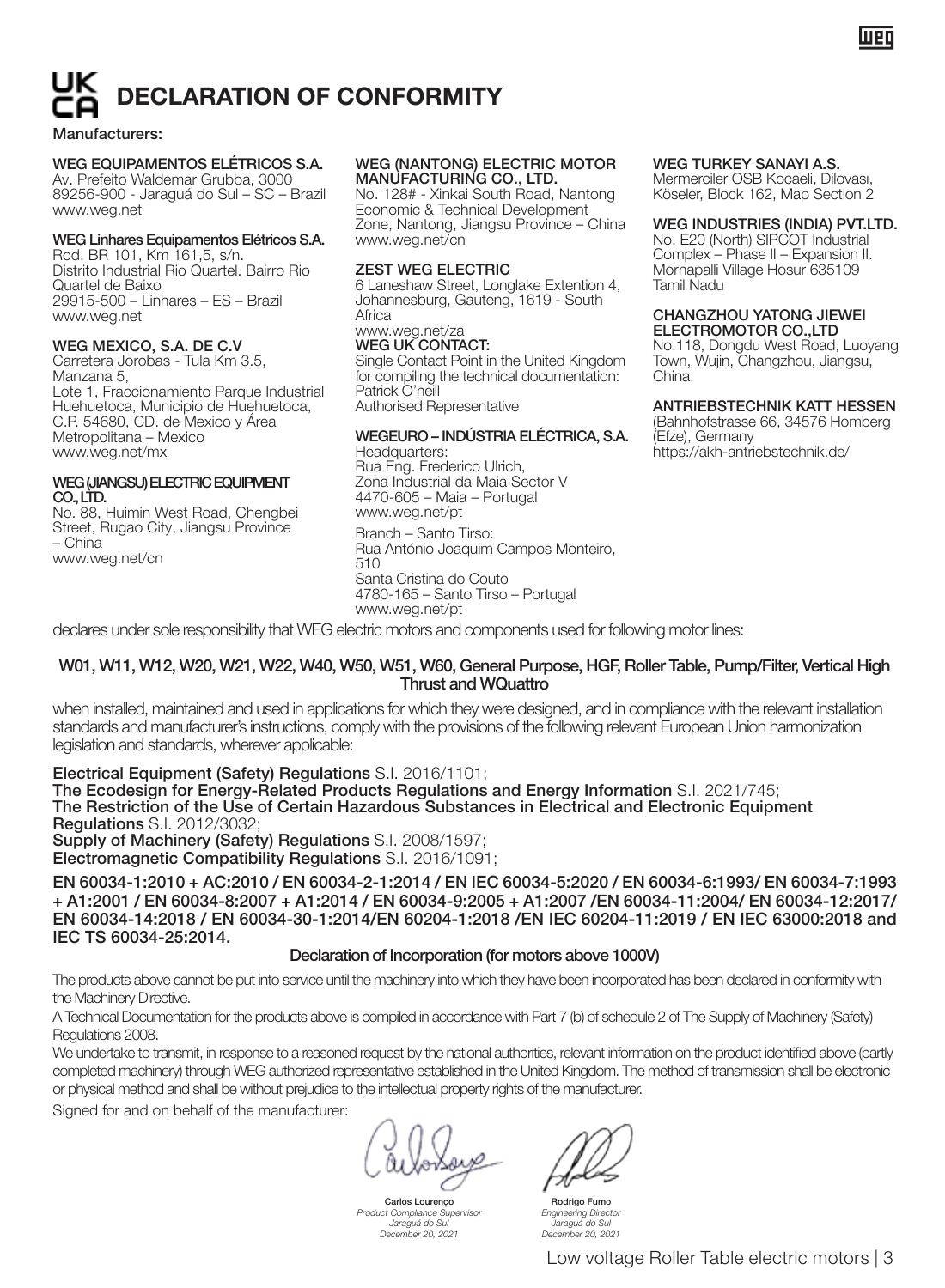### ENGLISH

### 1. INTRODUCTION

The installation, operation and maintenance of the motor must be always performed by qualified personnel using proper tools and methods and following the instructions contained in the documents supplied with the motor. The instructions presented in this document are valid for WEG motors with the following characteristics:

Three-phase induction motors (squirrel cage rotor);

Three-phase permanent magnet motors;

The objective of this manual is to provide important information, which must be considered during the shipment, storage, installation, operation and maintenance of WEG motors. Therefore, we advise to make a careful and detailed study of the<br>instructions contained herein before performing any procedures on the motor. The noncompliance with th this manual and others mentioned on the website www.weg.net voids the product warranty and may cause serious personal injuries and material damages.

Electric motors have energized circuits and exposed rotating parts which may cause injuries to people.

### 2. SHIPMENT, STORAGE AND HANDLING

Check the conditions of the motor immediately upon receipt. When any damage is noticed, this must be reported in writing to the transportation company, and immediately communicated to the insurance company and to WEG. In this case, no installation job can be started before the detected problem has been solved.

Check if the nameplate data matches the invoice data and the environmental conditions in which the motor will be installed. If the motor is not immediately installed, it must be stored in a clean and dry room protected against dust, vibrations, gases and corrosive agents, and with relative humidity not exceeding 60%.

In order to prevent water condensation within the motor during the storage period, it is recommended to keep the space heater ON (where provided). In order to prevent oxidation of the bearings and ensure an even distribution of the lubricant, rotate the motor shaft at least once a month (at least five turns), always leaving it in a different position. If motors with open bearings are stored longer than six months, the bearings must be relubricated with the amount of grease indicated on the nameplate before the commissioning of the motor. If the motors are stored for more than two years, it is recommended to change the bearings, or to remove, wash, inspect and relubricate them before the motor is started.

Handle the motor always carefully in order to prevent impacts and damages to the bearings and always install the shaft transportation/locking device (if supplied) when transporting the motor. Use only the eyebolts to lift the motor. However these eyebolts are designed for the motor weight only. Thus never use these eyebolts to lift the motor with additional loads coupled to it. The lifting eyebolts of the terminal box, fan cover, etc., are intended to handle only these parts when disassembled from the motor. Additional information regarding the maximum allowable angle-of-inclination is indicated in the general manual available on the website www.weg.net

Periodically and mainly before the initial star-up, measure the insulation resistance of the motor winding. Check the recommended values and the measuring procedures in the website.

### 3. INSTALLATION



During the installation, the motors must be protected against accidental energization. Check the motor direction of rotation, turning it without load before it is coupled to the load.

Remove the transportation devices and shaft locking device (if supplied) before starting the motor installation. Motors must be only installed in places compatible with their mounting features and in applications and environments for which they are intended.

Those motors with feet must be installed on bases duly planned in order to prevent vibrations and assure perfect alignment. The motor shaft must be properly aligned with the shaft of the driven machine. Incorrect alignment, as well as improper belt tension, will certainly damage the bearings, resulting in excessive vibrations and even causing the shaft to rupture. The admissible shaft radial and axial loads indicated in the general manual of the website must be respected. Use flexible coupling whenever possible.

Only remove the corrosion protection grease from the shaft end and flange immediately before the motor installation. Unless specified otherwise in the purchase order, WEG motors are dynamically balanced with "half key" and without load (uncoupled). The driving elements, such as pulleys, couplings, etc., must be balanced with "half key" before they are mounted on the shaft of the motors.



The motor must always be positioned so the drain hole is at the lowest position.

Roller Table motors supplied with rubber drain plugs leave the factory in the open position.

For environments with high water condensation levels, the drain plugs can be kept in open position.

For motors with degree of protection IP56, IP65 or IP66, the drain plugs must remain at closed position, being opened periodically to allow the exit of condensed water. Do not cover and block the motor ventilation fins.

To prevent accidents, ensure that the grounding connection has been performed according to the applicable standards and that the shaft key has been securely fastened before the motor is started.

Connect the motor properly to the power supply by means of safe and permanent contacts, always considering the data informed on the nameplate, such as rated voltage, wiring diagram, etc.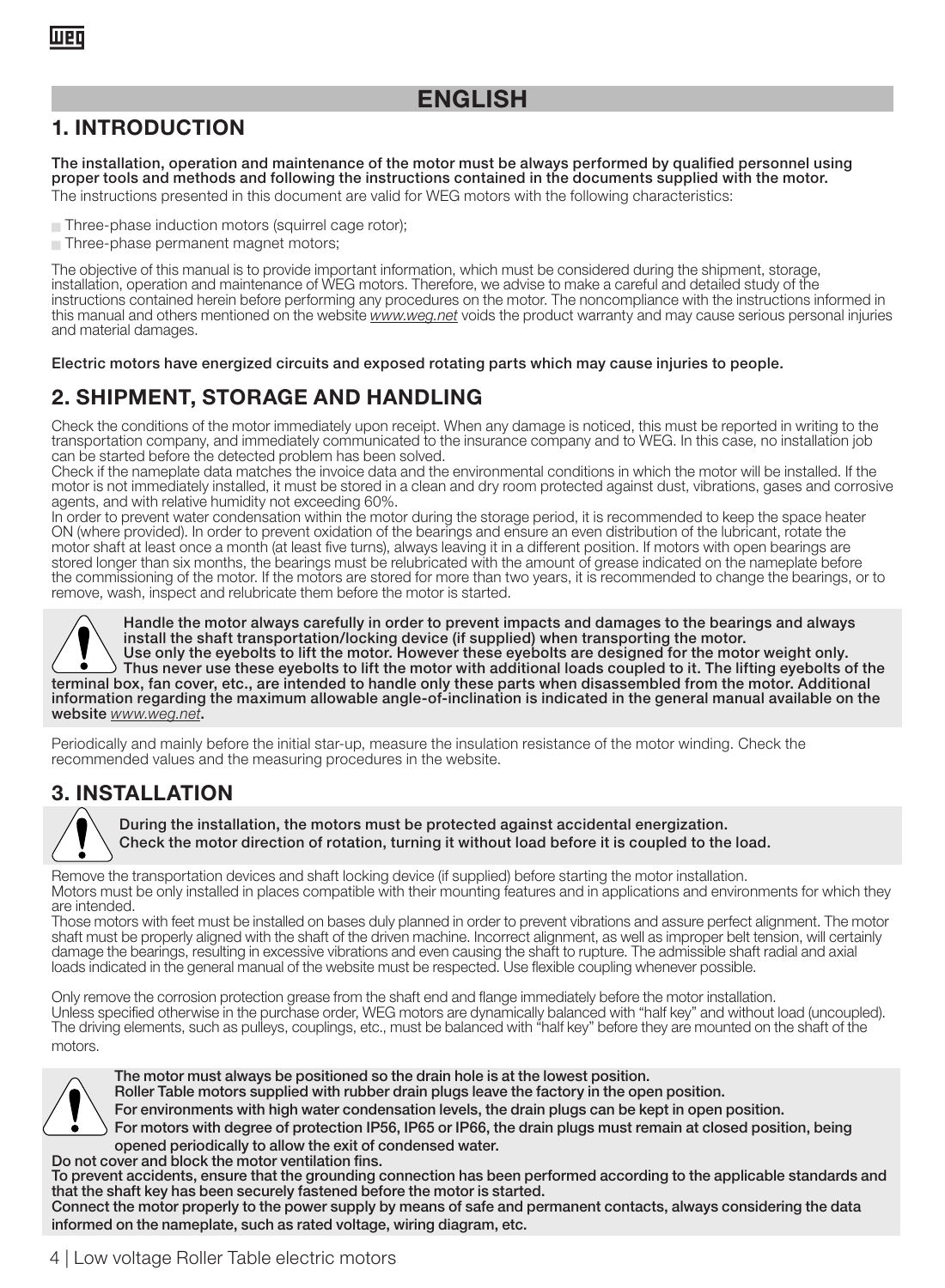For power cables and grounding system connections and terminal box assembly, the tightening torques indicated on Table 3.1 must be respected.

| Component                  | M4       | M <sub>5</sub>           | M <sub>6</sub> | M <sub>8</sub> | M10      | M <sub>12</sub> | M14      | M16        | M20      |
|----------------------------|----------|--------------------------|----------------|----------------|----------|-----------------|----------|------------|----------|
| <b>Terminal block pins</b> | to $1.5$ | $2$ to $4$ <sup>1)</sup> | 4 to 6.5       | 6.5 to 9       | 10 to 18 | 15.5 to 30      |          | 30 to 50   | 50 to 75 |
| Groundina                  | 1.5 to 3 | 3 to 5                   | 5 to 10        | 10 to 18       | 28 to 40 | 45 to 70        |          | 115 to 170 |          |
| <b>Terminal box cover</b>  |          | 3 to 5                   | 4 to 8         | 8 to 15        | 18 to 30 | 25 to 40        | 30 to 45 | 35 to 50   |          |

### Table 3.1 - Tightening torques for fixing elements [Nm]

1) For 12-pin terminal block, the tightening torque range allowed is: minimum 1.5 Nm and maximum 2.5 Nm.

For power cables, switching and protection devices dimensioning, consider the rated motor current, the service factor, and the cable length, among others. For motors without terminal block, insulate the motor terminal cables by using insulating materials that are compatible with the insulation class informed on the nameplate. The minimum insulation distance between the noninsulated live parts themselves and between live parts and the grounding must meet the applicable standards and regulations for each country.



Take the required measures in order to ensure the degree of protection indicated on the motor nameplate: - unused cable inlet holes in the terminal boxes must be properly closed with threaded blanking plugs; - the cable entries used must be fitted with components, such as, cable glands and conduits; - components supplied loose (for example, terminal boxes mounted separately) must be properly closed and sealed;

- fixing elements mounted in the threaded through holes in the motor enclosure (for example, the flange) must be properly sealed.

The motor must be installed with overload protection devices. For three-phase motors, it is recommended to install a phase failure protection device. When motor is fitted with temperature-monitoring devices in the stator windings and/or bearings, they

must be connected during the operation and even during tests. Ensure the correct operation of the accessories (brake, encoder, thermal protection, forced ventilation, etc.) installed on the motor before it is started.



Permanent magnet motors must be driven by variable frequency drives only. Motors of frame sizes IEC 315, NEMA 445/7 and above, when inverter fed, must be equipped with shaft grounding kits.

For information about the use of variable frequency drives, follow the instructions in the documents 50033244 ("Installation, Operation and Maintenance Manual of Electric Motors") and 50029350 ("Induction motors fed by PWM frequency inverters") in the website www.weg.net and in the manual of the variable frequency drive.

### 4. OPERATION



During operation, do not touch the non-insulated energized parts and never touch or stay too close to rotating parts.

Ensure that the space heater is always OFF during the motor operation.

The rated performance values and the operating conditions are specified on the motor nameplate. The voltage and frequency variations of the power supply should never exceed the limits established in the applicable standards. Occasional different behavior during the normal operation (actuation of thermal protections, noise level, vibration level, temperature and current increase) must always be assessed by qualified personnel. In case of doubt, turn off the motor immediately and contact the nearest WEG service center.

Do not use roller bearings for direct coupling. Motors fitted with roller bearings require radial load to ensure their proper operation. After complete standstill, the space heaters must be switched ON.

### 5. MAINTENANCE



Before any service is performed, ensure that motor is at standstill, disconnected from the power supply and protected against accidental energization. Even when the motor is stopped, dangerous voltages may be

present in space heater terminals. Motor disassembly during the warranty period must be performed by a WEG Authorized Service Center only. For motors with permanent magnet rotor, the motor assembly and disassembly require the use of proper devices due to the attracting or repelling forces that occur between metallic parts. This work must only be performed by a WEG<br>Authorized service center specifically trained for such an operation. People with pacemakers cannot handle The permanent magnets can also cause disturbances or damages to other electric equipment and components during maintenance.

When motors are supplied with shaft grounding system, monitor the grounding brush constantly during its operation and, when it reaches the end of its useful life, it must be replaced by another brush with the same specification. If a motor is supplied with an internal grounding brush, indicated by a tag in the product, it must be verified each time the bearings or any internal part of the motor is maintained.

Regularly inspect the operation of the motor, according to its application, and ensure a free air flow. Inspect the seals, the fastening bolts, the bearings, the vibration and noise levels, the drain operation, etc. The inspection intervals depend on the motor application and installation conditions.

luen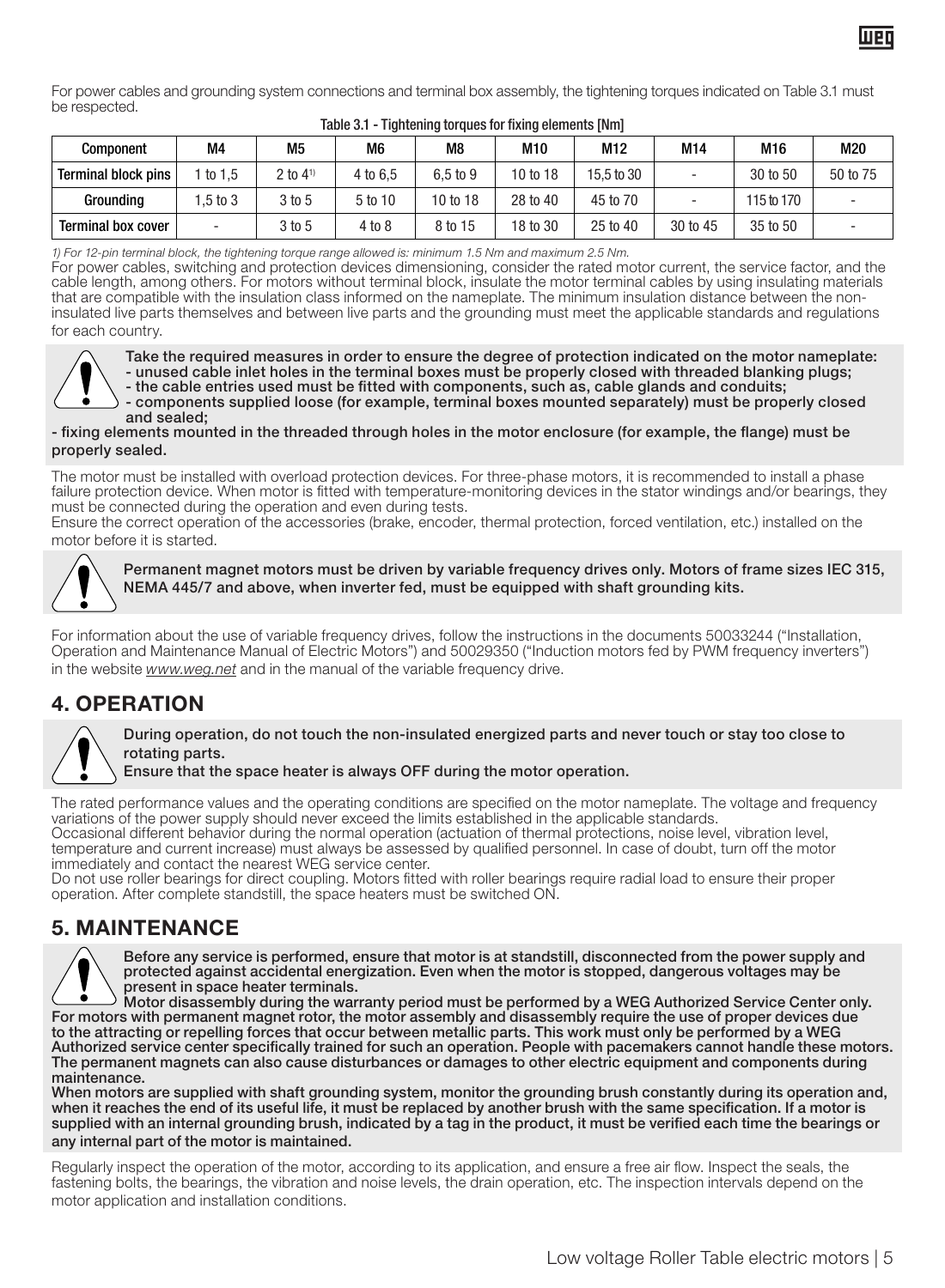### 6. ADDITIONAL INFORMATION

For further information about shipment, storage, handling, installation, operation, maintenance and disposal of electric motors, access the 50033244 manual on the website *www.weg.net*.

For special applications and operating conditions(50026367 manual for Smoke Extraction Motors, 50021973 manual for Brake Motors, 50078700 manual for Electronically Conmutated Motors, 50106963 manual for WEG Lift Gearless motors) refer to the applicable manual on the website *www.weg.net* or contact WEG.

When contacting WEG, please, have the full description of the motor at hand, as well as the serial number and manufacturing date, indicated on the motor nameplate. For motors supplied with WEG Motor Scan sensor, see installation guidelines Overview of Receipt to Operation Manual (10008475131) available on *www.weg.net*.

### 7. WARRANTY TERM

WEG Equipamentos Elétricos S/A, Motors Business Unit ("WEG"), offers warranty against defects in workmanship and materials for its products for a period of 18 months from the invoice date issued by the factory or distributor/dealer, limited to 24 months from the date of manufacture.

Motors of the HGF Line are covered for a period of 12 months from the invoice date issued by the factory or distributor / dealer, limited to 18 months from the date of manufacture.

The paragraphs above contain the legal warranty periods. If a warranty period is defined in a different way in the commercial/technical proposal of a particular sale, that will supersede the time limits set out above.

The warranty periods above are independent of the product installation date and the startup.

If any defect or abnormal occurrence is detected during machine operation, the customer must immediately notify WEG in writing about the occurred defect, and make the product available for WEG or its Authorized Service Center for the period required to identify the cause of the defect, check the warranty coverage, and perform the proper repairs.

In order for the warranty to be valid, the customer must be sure to follow the requirements of WEG's technical documents, especially those set out in the product Installation, Operation and Maintenance Manual, as well as the applicable standards and regulations in force in each country.

Defects arising from the inappropriate or negligent use, operation, and/or installation of the equipment, non-execution of regular preventive maintenance, as well as defects resulting from external factors or equipment and components not supplied by WEG, will not be covered by the warranty.

The warranty will not apply if the customer at its own discretion makes repairs and/or modifications to the equipment without prior written consent from WEG.

The warranty will not cover equipment, components, parts and materials whose lifetime is usually shorter than the warranty period. It will not cover defects and/or problems resulting from force majeure or other causes not imputable to WEG, such as, but not limited to: incorrect or incomplete specifications or data supplied by the customer; transportation, storage, handling, installation, operation and maintenance not complying with the provided instructions; accidents; defects in the construction works; use in applications and/or environments for which the machine was not designed; equipment and/or components not included in the scope of WEG supply. The warranty does not include disassembly services at the buyer's premises, product transportation costs and travel, lodging and meal expenses for the technical staff of the Service Centers, when requested by the customer.

The services under warranty will be provided exclusively at WEG authorized Service Centers or at one of its manufacturing plants. Under no circumstances will the warranty services extend the equipment warranty period.

WEG's Civil Liability is limited to the supplied product; WEG will not be liable for indirect or consequential damages, such as losses of profit and revenue losses and alike which may arise from the contract signed between the parties.

### PORTUGUÊS

### 1. CONSIDERAÇÕES GERAIS

A instalação, operação e manutenção do motor devem ser realizadas sempre por pessoal capacitado, utilizando ferramentas e métodos adequados e seguindo as orientações contidas nos documentos fornecidos com o motor.

As instruções apresentadas neste documento são válidas para motores WEG com as seguintes características:

<sup>J</sup> Motores de indução trifásicos (com rotor de gaiola);

Motores trifásicos de ímãs permanentes;

O objetivo deste manual é fornecer informações importantes que devem ser observadas durante o transporte, armazenagem, instalação, operação e manutenção dos motores WEG. Por esse motivo, recomendamos ler atentamente as instruções aqui contidas antes de fazer qualquer intervenção no motor. A não observação das instruções indicadas neste manual e demais referenciadas no site

www.weg.net anula a garantia do produto e pode resultar em sérios danos pessoais e materiais.

Motores elétricos possuem circuitos energizados e componentes girantes expostos que podem causar danos às pessoas.

### 2. TRANSPORTE, ARMAZENAGEM E MANUSEIO

Verifique as condições do motor no recebimento. Caso forem constatados danos, isso deve ser registrado por escrito junto ao agente de transporte, e comunicado imediatamente à empresa seguradora e à WEG. Nesse caso, nenhum trabalho de instalação deve ser iniciado antes que o problema encontrado tenha sido solucionado.

As informações contidas na placa de identificação devem corresponder às da nota fiscal do produto e às condições do ambiente de operação, onde o motor será instalado. Caso o motor não for instalado imediatamente, recomenda-se armazená-lo em local limpo, seco, livre de poeira, vibrações, gases e agentes corrosivos e com uma umidade relativa do ar não superior a 60%.

Para evitar a condensação de água no interior do motor durante o período de armazenagem, recomenda-se manter a resistência de aquecimento ligada (caso disponível). Para evitar oxidação dos rolamentos e assegurar uma distribuição uniforme do lubrificante, gire o eixo do motor manualmente pelo menos uma vez por mês (dando no mínimo 5 voltas) e deixe-o sempre numa posição diferente. Para motores com rolamento aberto armazenados por mais de seis meses, os rolamentos devem ser relubrificados, com a quantidade de graxa indicada na placa de identificação, antes da entrada em operação. Caso os motores sejam armazenados por mais de 2 anos, recomenda-se trocar os rolamentos, ou então removê-los, lavá-los, inspecioná-los e relubrificá-los antes da sua colocação em funcionamento.

6 | Low voltage Roller Table electric motors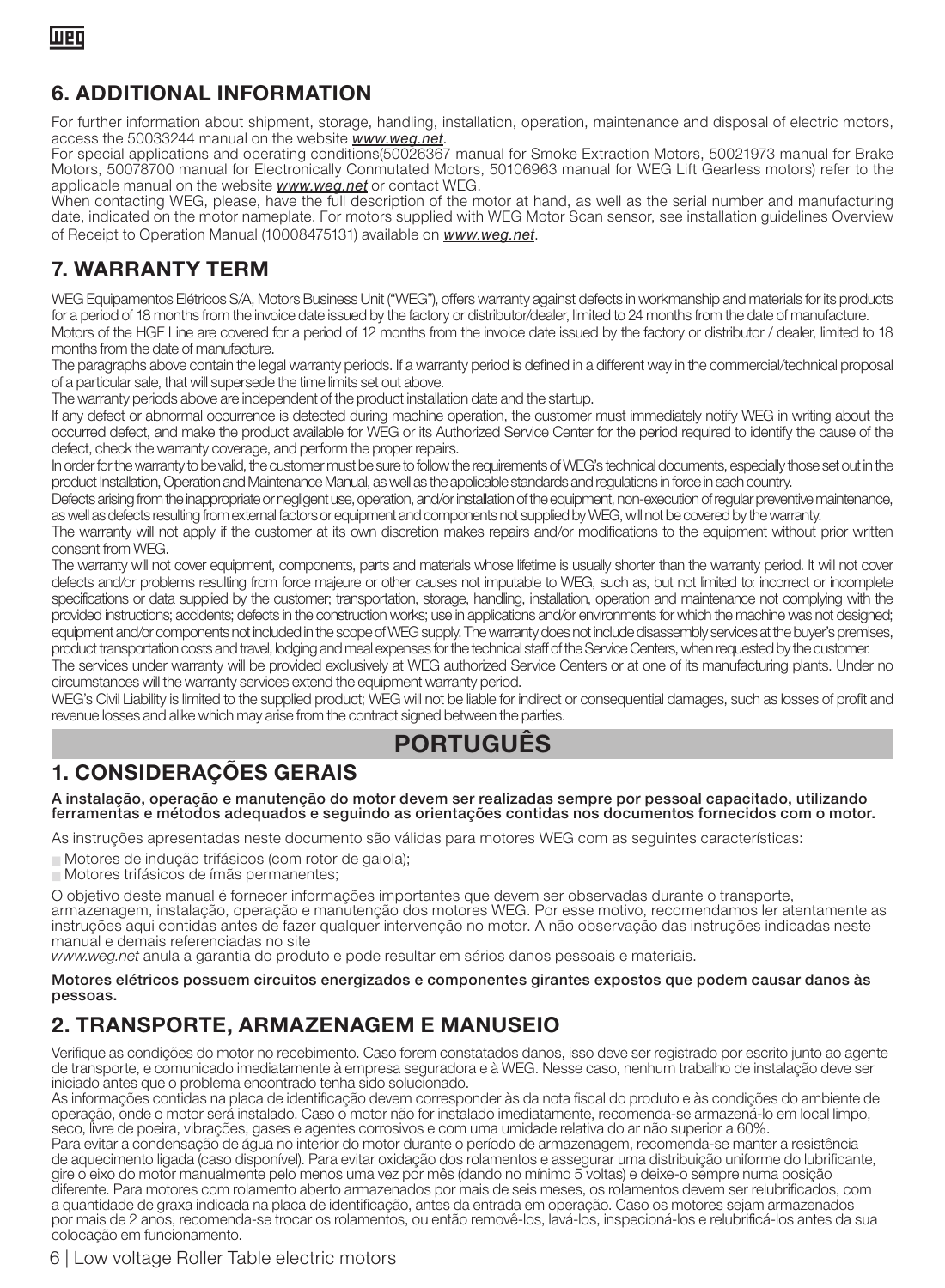

Todo manuseio do motor deve ser realizado de maneira suave para evitar impactos e danos aos mancais e com o dispositivo de transporte/travamento do eixo (caso fornecido) sempre instalado. Levante o motor sempre pelos olhais de içamento que foram projetados apenas para o peso do motor e que nunca devem ser usados para levantamento de cargas adicionais acopladas. Os olhais de içamento dos componentes, como caixa de ligação, tampa defletora, etc., devem ser utilizados apenas para

manusear estas peças quando desmontadas. Informações adicionais sobre os ângulos máximos de içamento estão indicados no manual geral disponível no site.

Meça periodicamente a resistência de isolamento do motor e antes de energizá-lo pela primeira vez. Verifique os valores recomendados e os procedimentos de medição no site.

### 3. INSTALAÇÃO



Durante a instalação, os motores devem estar protegidos contra partidas acidentais. Confira o sentido de rotação do motor ligando-o a vazio antes de acoplá-lo à carga.

Remova os dispositivos de transporte e de travamento do eixo (caso fornecidos) antes de iniciar a instalação do motor. Motores só devem ser instalados em locais compatíveis com suas características construtivas e em aplicações e ambientes para os quais foram projetados.

Os motores com pés devem ser instalados sobre bases devidamente planejadas para evitar vibrações e assegurar um alinhamento perfeito. O eixo do motor deve ser adequadamente alinhado com o eixo da máquina acionada. Um alinhamento incorreto, bem como uma tensão inadequada das correias de acionamento, certamente danificarão os rolamentos, resultando em vibrações excessivas e até causando a ruptura do eixo. Devem ser respeitadas as cargas radiais e axiais admissíveis no eixo indicadas no manual geral no site. Sempre que possível, utilize acoplamentos flexíveis.

Remova a graxa de proteção contra corrosão da ponta do eixo e do flange apenas imediatamente antes da instalação do motor.

A não ser que haja especificação ao contrário no pedido de compra, os motores WEG são balanceados dinamicamente com "meia chaveta" e em vazio (desacoplados). Os elementos de transmissão, como polias, acoplamentos, etc., devem ser adequadamente balanceados antes de serem instalados no eixo do motor.



Os bujões de dreno devem sempre ser posicionados de forma que a drenagem seja facilitada (no ponto mais baixo do motor). Motores Roller Table com bujões de dreno de borracha saem de fábrica na posição aberta. Para ambientes com elevada condensação de água, os drenos podem ser mantidos na posição aberta. Para motores com grau de proteção IP56, IP65 ou IP66, os drenos devem permanecer na posição fechada, sendo abertos periodicamente para permitir a saída da água condensada.

Não cubra e obstrua as aletas do motor.

Para evitar acidentes, certifique-se, antes de ligar o motor, que o aterramento foi realizado conforme as normas vigentes e que a chaveta esteja bem fixa.

Conecte o motor corretamente à rede elétrica através de contatos seguros e permanentes, observando sempre os dados informados na placa de identificação, como tensão nominal, esquema de ligação, etc.

Para a conexão do cabo de alimentação, sistema de aterramento e montagem da tampa da caixa de ligação, devem ser respeitados os torques de aperto indicados na Tabela 3.1:

| Componente                                                                                                                                                                          | M <sub>4</sub> | M5                  | M <sub>6</sub> | M <sub>8</sub> | M10     | M12       | M14     | M16       | M20     |
|-------------------------------------------------------------------------------------------------------------------------------------------------------------------------------------|----------------|---------------------|----------------|----------------|---------|-----------|---------|-----------|---------|
| Pinos da placa de bornes                                                                                                                                                            | 1 a 1.5        | $2a4$ <sup>1)</sup> | 4 a 6.5        | $6.5a$ 9       | 10 a 18 | 15.5 a 30 |         | 30 a 50   | 50 a 75 |
| Aterramento                                                                                                                                                                         | .5a3           | 3a5                 | 5 a 10         | 10 a 18        | 28 a 40 | 45 a 70   | $\sim$  | 115 a 170 | ٠       |
| Tampa da caixa de ligação                                                                                                                                                           | ۰              | 3 a 5               | 4а8            | 8 a 15         | 18 a 30 | 25 a 40   | 30 a 45 | 35 a 50   |         |
| $\mathcal{L}(\mathcal{D}) = \{ \mathcal{L}(\mathcal{D}) \mid \mathcal{L}(\mathcal{D}) \leq \mathcal{L}(\mathcal{D}) \mid \mathcal{L}(\mathcal{D}) \leq \mathcal{L}(\mathcal{D}) \}$ |                |                     |                |                |         |           |         |           |         |

### Tabela 3.1 - Torques de aperto para elementos de fixação [Nm]

1) Para placa de bornes com 12 pinos, o torque de aperto permitido é: mínimo 1,5 Nm e máximo 2,5 Nm.

Tomar as medidas necessárias para assegurar o grau de proteção indicado na placa de identificação do motor:

nas entradas de cabos não utilizadas de caixas de ligação, que devem ser devidamente fechadas com bujões roscados;

- nas entradas de cabos utilizadas para alimentação e controle do motor, que devem empregar

componentes como, por exemplo, prensa-cabos e eletrodutos; - nos componentes fornecidos em avulso (como, por exemplo, caixas de ligação montadas em separado); - nos elementos de fixação montados nos furos roscados passantes no invólucro do motor (como, por exemplo, no flange).

O motor deve ser instalado com dispositivos de proteção contra sobrecarga. Para motores trifásicos recomenda-se também a instalação de sistemas de proteção contra falta de fase.

Caso o motor possua dispositivos para monitoramento de temperatura nos enrolamentos e/ou mancais, os mesmos devem estar ligados durante a operação e inclusive durante os testes.

Verifique o correto funcionamento dos acessórios (freio, encoder, proteção térmica, ventilação forçada, etc.) instalados no motor antes de colocá-lo em operação.



Motores com rotor de ímãs permanentes devem ser acionados somente por inversor de frequência. Motores das carcaças IEC 315, NEMA 445/7 e acima, quando acionados por inversor de frequência, devem ser equipados com kits de aterramento para o eixo.

Para o uso de inversor de frequência é obrigatório seguir as instruções do manual do motor 50033244 e do guia técnico Motores de Indução Alimentados por Inversores de Frequência PWM 50029351 disponíveis no site www.weg.net e do manual do inversor de frequência.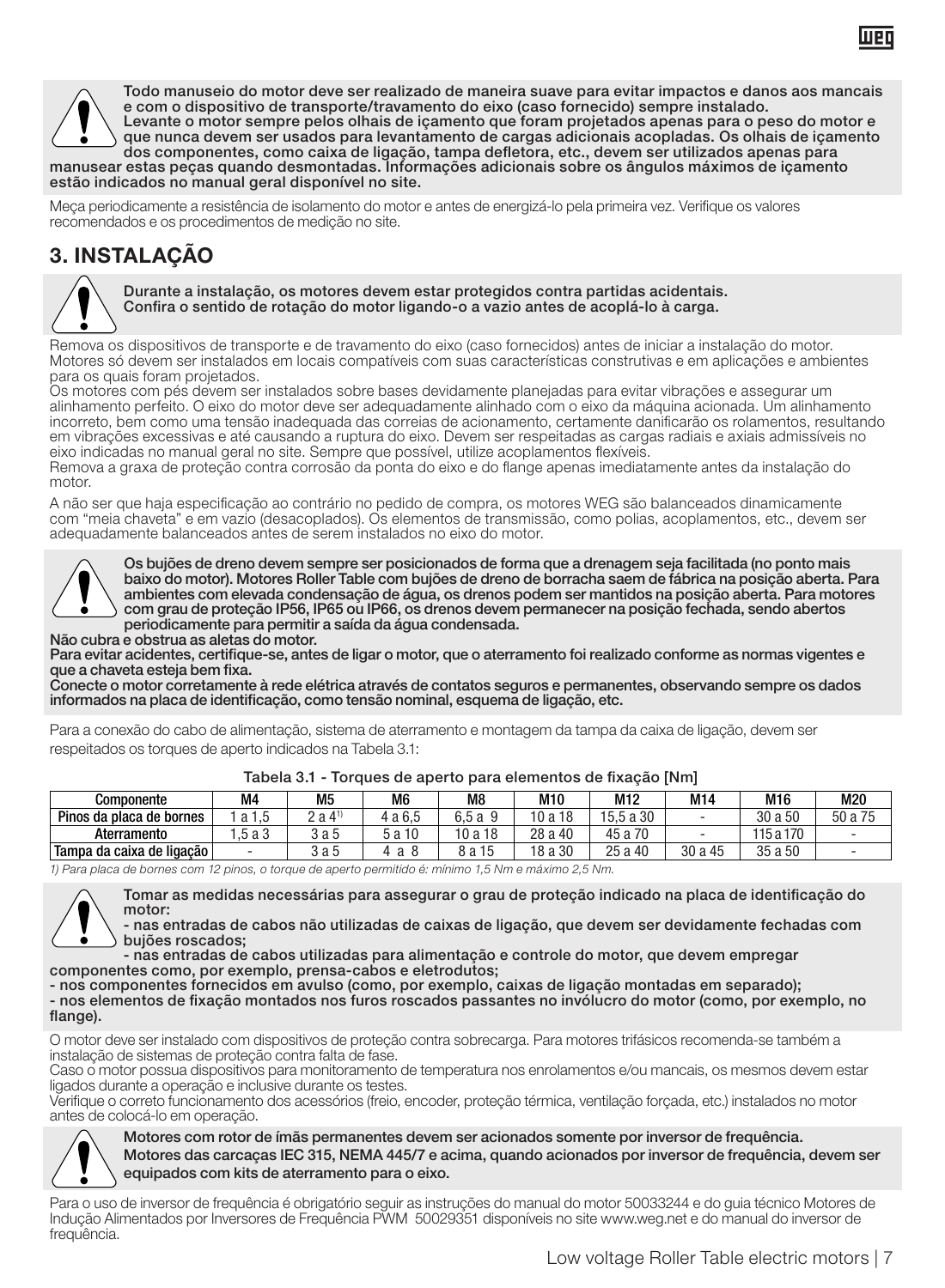### 4. OPERAÇÃO



Durante a operação, não toque nas partes não isoladas energizadas e nunca toque ou permaneça muito próximo de partes girantes.

Assegure que a resistência de aquecimento esteja desligada durante a operação do motor.

Os valores nominais de desempenho e as condições de funcionamento estão especificados na placa de identificação do motor. As variações da tensão e da frequência de alimentação nunca devem exceder os limites estabelecidos nas normas vigentes. Possíveis desvios em relação à operação normal (atuação das proteções térmicas, aumento do nível de ruído, vibração, temperatura e corrente) devem ser avaliados por pessoal capacitado. Em caso de dúvidas desligar o motor imediatamente e contatar o assistente técnico autorizado WEG mais próximo.

Não é recomendada a utilização de rolamento de rolos para acoplamento direto entre o motor e a carga acionada. Motores equipados com rolamento de rolos necessitam de uma carga radial mínima para uma operação satisfatória. Após a parada do motor, as resistências de aquecimento devem ser ligadas.

### 5. MANUTENÇÃO

Antes de iniciar qualquer serviço no motor, este tem que estar completamente parado, desconectado da rede de alimentação e protegido contra eventual religamento. Mesmo quando o motor estiver parado pode haver tensões nos terminais das resistências de aquecimento.

A desmontagem do motor durante o período de garantia somente deve ser realizada por assistente técnico autorizado WEG.

Para motores com rotor de ímãs permanentes, a montagem e desmontagem do motor requerem a utilização de dispositivos adequados devido a forças de atração ou de repulsão que ocorrem entre peças metálicas. Este serviço somente deve ser realizado por Assistente Técnico Autorizado WEG com treinamento específico para tal operação.

Pessoas que utilizam marca-passo não podem manusear estes motores. Os ímãs permanentes também podem causar distúrbios ou danos em outros equipamentos elétricos e componentes durante a manutenção.

Para motores fornecidos com sistema de aterramento do eixo, deve ser observado constantemente o estado de conservação da escova e, ao chegar ao fim de sua vida útil, a mesma deve ser substituída por outra de mesma especificação. Se um motor é fornecido com uma escova de aterramento interna, identificado por uma etiqueta no produto, é necessário que esta seja verificada toda vez que ocorrer manutenção dos rolamentos ou qualquer parte interna do motor.

Inspecione periodicamente o funcionamento do motor segundo a sua aplicação, assegurando um livre fluxo de ar. Inspecione as vedações, os parafusos de fixação, os mancais, o nível de vibração e de ruído, os drenos, etc. A frequência com que devem ser realizadas as inspeções depende da aplicação e das condições do local da instalação. O intervalo de relubrificação é indicado na placa de identificação do motor.

### 6. INSTRUÇÕES ADICIONAIS

Para informações adicionais sobre transporte, armazenagem, manuseio, instalação, operação, manutenção e descarte de motores elétricos, acesse o manual 50033244 no site *www.weg.net*.

Para aplicações e condições especiais de operação (manual 50026367 para motores Smoke Extraction, manual 50021973 para Motofreios, manual 50078700 para Motores Eletronicamente Controlados, manual 50106963 para motores WEG Lift Gearless) é necessário consultar o manual no site ou entrar em contato com a WEG. Ao entrar em contato com a WEG, tenha em mãos a designação completa do motor, bem como seu número de série e data de fabricação indicados na placa de identificação do motor. Para motores fornecidos com sensor WEG Motor Scan, consulte as orientações de instalação através do Manual de Visão Geral do Recebimento à Operação (10008475131) disponível em www.weg.net.

### 7. TERMO DE GARANTIA

A WEG Equipamentos Elétricos S/A, Unidade Motores ("WEG"), oferece garantia contra defeitos de fabricação e de materiais para seus produtos por um período de 18 meses, contados a partir da data de emissão da nota fiscal da fábrica ou do distribuidor/revendedor, limitado a 24 meses da data de fabricação.

Para os motores da linha HGF, a garantia oferecida é de 12 meses, contados a partir da data de emissão da nota fiscal da fábrica ou do distribuidor/ revendedor, limitado a 18 meses a partir da data de fabricação.

Nos prazos de garantia acima estão contidos os prazos de garantia legal, não sendo cumulativos entre si.

Caso um prazo de garantia diferenciado estiver definido na proposta técnico-comercial para determinado fornecimento, este prevalecerá sobre os prazos acima.

Os prazos estabelecidos acima independem da data de instalação do produto e de sua entrada em operação.

Na ocorrência de um desvio em relação à operação normal do produto, o cliente deve comunicar imediatamente por escrito à WEG sobre os defeitos ocorridos, e disponibilizar o produto para a WEG ou seu Assistente Técnico Autorizado pelo prazo necessário para a identificação da causa do desvio, verificação da cobertura da garantia, e para o devido reparo.

Para ter direito à garantia, o cliente deve atender às especificações dos documentos técnicos da WEG, especialmente àquelas previstas no Manual de Instalação, Operação e Manutenção dos produtos, e às normas e regulamentações vigentes em cada país.

Não possuem cobertura da garantia os defeitos decorrentes de utilização, operação e/ou instalação inadequadas ou inapropriadas dos equipamentos, sua falta de manutenção preventiva, bem como defeitos decorrentes de fatores externos ou equipamentos e componentes não fornecidos pela WEG. A garantia não se aplica se o cliente, por própria iniciativa, efetuar reparos e/ou modificações no equipamento sem prévio consentimento por escrito da WEG.

A garantia não cobre equipamentos, partes e/ou componentes, cuja vida útil for inferior ao período de garantia. Não cobre, igualmente, defeitos<br>e/ou problemas decorrentes de força maior ou outras causas que não podem ser a especificações ou dados incorretos ou incompletos por parte do cliente, transporte, armazenagem, manuseio, instalação, operação e manutenção em desacordo com as instruções fornecidas, acidentes, deficiências de obras civis, utilização em aplicações e/ou ambientes para os quais o produto não foi projetado, equipamentos e/ou componentes não incluídos no escopo de fornecimento da WEG. A garantia não inclui os serviços de desmontagem nas instalações do cliente, os custos de transporte do produto e as despesas de locomoção, hospedagem e alimentação do pessoal da Assistência Técnica, quando solicitados pelo cliente.

Os serviços em garantia serão prestados exclusivamente em oficinas de Assistência Técnica autorizadas pela WEG ou na sua própria fábrica. Em nenhuma hipótese, estes serviços em garantia prorrogarão os prazos de garantia do equipamento.

A responsabilidade civil da WEG está limitada ao produto fornecido, não se responsabilizando por danos indiretos ou emergentes, tais como lucros cessantes, perdas de receitas e afins, que porventura, decorrerem do contrato firmado entre as partes.

### 8 | Motores elétricos Roller Table de baixa tensão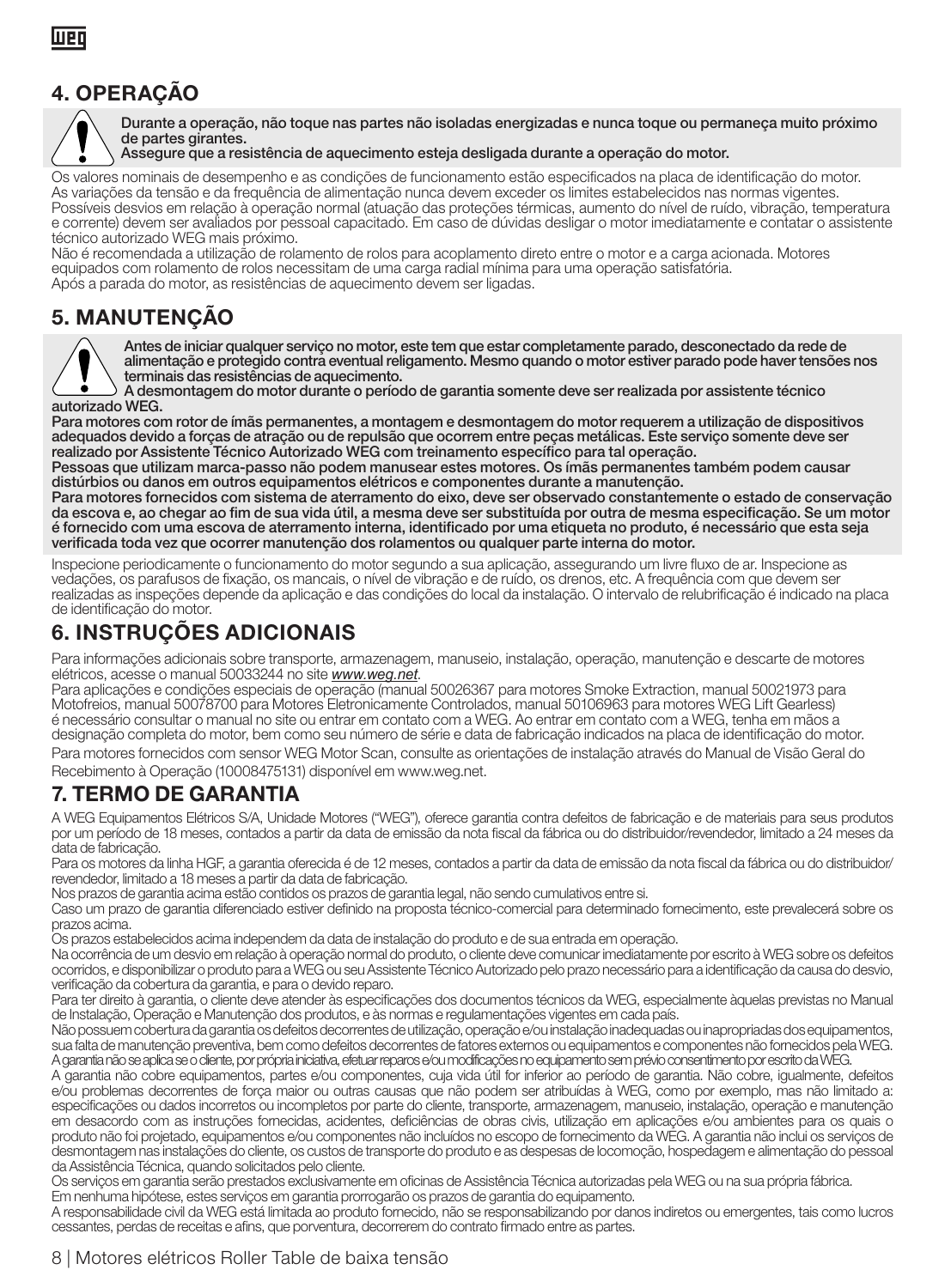### 1. INTRODUCCIÓN

La instalación, operación y mantenimiento del motor debe llevarse siempre a cabo por personal cualificado, utilizando herramientas y métodos adecuados, y siguiendo los procedimientos indicados en los documentos suministrados con el motor.

Las instrucciones suministradas en este documento son válidas para motores WEG con las siguientes características:

- $\blacksquare$  Motores de inducción trifásicos (con rotor de jaula)
- $\blacksquare$  Motores trifásicos de imanes permanentes

El objetivo de este manual es aportar informaciones importantes que deben ser seguidas durante el transporte, almacenamiento, instalación, funcionamiento y mantenimiento de los motores WEG. Por ese motivo, recomendamos leer atentamente las instrucciones antes de realizar cualquier intervención en el motor.

El incumplimiento de las instrucciones reflejadas en este manual, y demás instrucciones a las que se hace referencia en el sitio *www.weg.net*, ocasionará la anulación de la garantía del producto, y puede ocasionar serios daños personales y materiales.

Los motores eléctricos tienen circuitos bajo tensión, y componentes giratorios que pueden causar daños a las personas.

### 2. TRANSPORTE, ALMACENAMIENTO Y MANIPULACIÓN

Verifique la situación del motor al recibirlo. De encontrarse daños, estos deben ser informados por escrito a la agencia de transporte, y comunicarlos inmediatamente tanto a la empresa aseguradora como a WEG. En ese caso, no se debe iniciar ningún trabajo de instalación hasta que se haya solucionado el problema encontrado.

Los datos que aparecen en la placa de características, deben corresponder con los del pedido del producto y las condiciones ambientales de trabajo en el lugar donde el motor será instalado. En caso de que el motor no fuera instalado inmediatamente, se recomienda almacenarlo en lugar limpio y seco, libre de polvo, vibraciones, gases y agentes corrosivos, y con una humedad relativa del aire no superior al 60%.

Para evitar la condensación de agua en el interior del motor durante el período de almacenamiento, se recomienda mantener la resistencia de caldeo encendida (de estar incluida). Para evitar la oxidación de los rodamientos y asegurar una distribución uniforme del lubricante, gire el eje del motor por lo menos una vez por mes (dando, como mínimo, 5 vueltas) y dejándolo siempre en una posición diferente. Para motores con rodamiento abierto almacenamientos por más de seis meses, los rodamientos deben ser relubricados, conforme la cantidad de grasa especificada en la placa de identificación, antes de la entrada en operación. En caso de que los motores queden almacenados por un periodo superior a 2 años, se recomienda cambiar los rodamientos, o como alternativa, desmontarlos, lavarlos, revisarlos y lubricarlos nuevamente antes de hacer trabajar el motor.



Toda manipulación del motor debe ser realizada con cuidado para evitar impactos y daños a los cojinetes, y con el dispositivo de transporte/bloqueo del eje (de ser suministrado) siempre instalado. Levante el motor siempre por los elementos de elevación, los cuales han sido diseñados para el peso del motor, y nunca deben utilizarse para levantar cargas adicionales acopladas. Los elementos de elevación de los componentes, como la caja de bornes, la tapa deflectora, etc., deben utilizarse solo para manipular estas piezas cuando estén desmontadas. En el manual general disponible en la página web, se podrá encontrar información adicional sobre los ángulos máximos de elevación.

Mida periódicamente la resistencia de aislamiento del motor y sobre todo, antes de la primera puesta en marcha. Verifique los valores recomendados y los procedimientos de medición en la página web.

### 3. INSTALACIÓN



Durante la instalación, los motores deben estar protegidos contra puestas en marcha accidentales. Verifique el sentido de rotación del motor, haciéndolo funcionar en vacío antes de acoplarlo a la carga.

Elimine los dispositivos de transporte y de bloqueo del eje (en caso que existan) antes de iniciar la instalación del motor. Los motores solo deben estar instalados en lugares compatibles con sus características constructivas y en las aplicaciones y ambientes para los cuales fueron proyectados.

Los motores con patas deben estar ubicados sobre bases debidamente proyectadas para evitar vibraciones y asegurar un perfecto alineamiento. El eje del motor debe estar adecuadamente alineado con el eje de la máquina accionada. Un alineamiento incorrecto, así como una tensión inadecuada de las correas de accionamiento, seguramente dañarán los rodamientos, resultando en excesivas vibraciones e incluso causar la ruptura del eje.

Se deben respetar las cargas radiales y axiales admisibles en el eje, las cuales se indican en el manual general disponible en la página web. Se recomienda el uso de acoplamientos flexibles.

Elimine la grasa de protección contra corrosión de la punta del eje y de la brida únicamente justo antes de la instalación del motor.

A no ser que se especifique lo contrario en el pedido de compra, los motores WEG se equilibran dinámicamente con "media chaveta" y en vacío (desacoplados). Los elementos de transmisión, como poleas, acoplamientos, etc., deben equilibrarse antes de ser instalados en el eje del motor.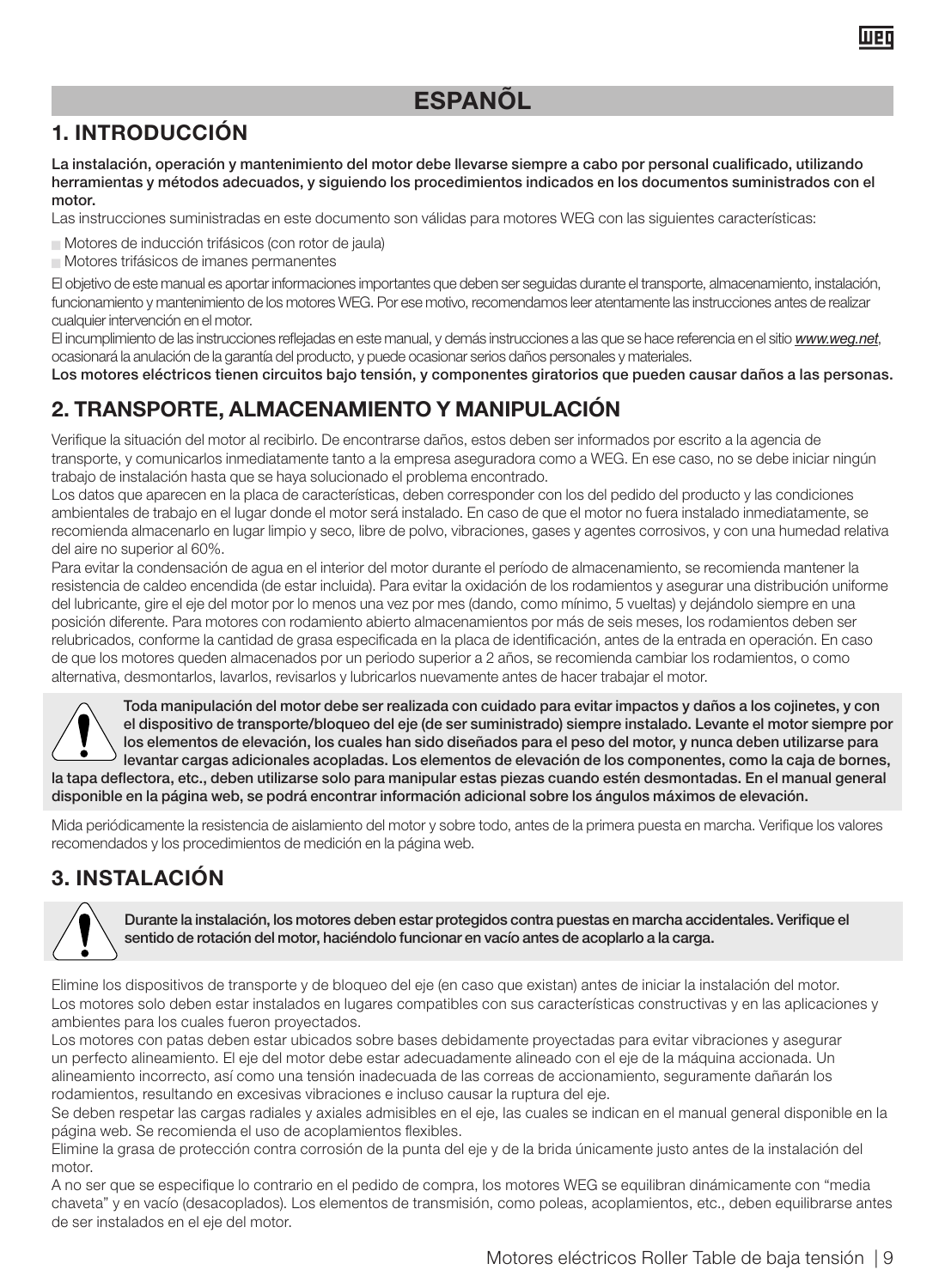

Los motores siempre deben estar posicionados de forma que el drenaje sea facilitado (en el punto mas bajo del motor). Motores Roller Table con drenaje de goma salen de la fabrica en la posicion aberto. Para ambientes con elevada condensacion del agua, los drenajes pueden permanecer el la posicion abierto. Para motores con grado de proteccion IP56, IP65 o IP66, los drenajes deben permanecer en la posicion cerrado, siendo abiertos periodicamente para permitir la salida del agua condensado .



No cubra u obstruya la ventilación del motor.

Para evitar accidentes, con anterioridad al arranque del motor, se ha de asegurar que la puesta a tierra fue realizada conforme a las normas vigentes y que la conexión esté bien apretada.

Conecte el motor correctamente a la red eléctrica a través de contactos seguros y permanentes, siguiendo siempre los datos mostrados en la placa de características, como la tensión nominal, el esquema de conexionado, etc.

Para la conexión del cable de alimentación, sistema de puesta a tierra y montaje de la tapa de la caja de conexión deben ser respetados los pares de apriete indicados en la Tabla 3.1.

| Componente                  | M4      | M <sub>5</sub>    | M <sub>6</sub> | M8      | M10     | M12       | M14     | M16       | M20     |
|-----------------------------|---------|-------------------|----------------|---------|---------|-----------|---------|-----------|---------|
| Pinos de la placa de bornes | 1 a 1.5 | 2a 4 <sup>1</sup> | 4 a 6.5        | 6.5a9   | 10 a 18 | 15.5 a 30 |         | 30 a 50   | 50 a 75 |
| Puesta a tierra             | 1.5a3   | 3a5               | 5 a 10         | 10 a 18 | 28 a 40 | 45 a 70   |         | 115 a 170 |         |
| Tapa de la caia de conexión | ۰       | 3a5               | 4a8            | 8 a 15  | 18 a 30 | 25a40     | 30 a 45 | 35 a 50   |         |

### Tabla 3.1 - Pares de apriete para elementos de fijación [Nm]

1) Para la placa de bornes de 12 pines, el par de apriete permitido es: mínimo 1,5 Nm y máximo 2,5 Nm.

Para el dimensionamiento de los cables de alimentación y de los dispositivos de maniobra y protección se debe considerar la corriente nominal del motor, el factor de servicio, la longitud de los cables, entre otros.

Para motores sin placa de bornes, aísle los terminales del motor, utilizando materiales aislantes compatibles con la clase de aislamiento informada en la placa de características.

La distancia mínima de aislamiento entre partes vivas no aisladas entre sí y entre partes vivas y la tierra debe respetar las normas y reglamentaciones vigentes en cada país.



Tomar las medidas necesarias para asegurar el grado de protección indicado en la placa de identificación del motor:

- En las entradas de cables no utilizadas de la caja de conexiones, las cuales deben ser debidamente cerradas con tapones roscados;

- En las entradas de cables utilizadas para alimentación y control de lo motor las cuales deben emplear componentes como, por ejemplo, prensas y pasacables;

- En componentes suministrados de forma independiente (por ejemplo cajas de conexiones montadas por separado);

- En los elementos de fijación montados en agujeros roscados pasantes del involucro del motor (por ejemplo, en la brida).

El motor debe ser protegido con dispositivos de protección contra sobrecarga. Para motores trifasicos se recomienda tambien la instalacion de sistemas de proteccion contra fallo de fase. En caso de que el motor posea dispositivos para control de temperatura en el devanado y/o cojinetes, los mismos deben estar conectados durante el funcionamiento, e inclusive, durante las pruebas.

Verifique el correcto funcionamiento de los accesorios (freno, encoder, protección térmica, ventilación forzada, etc.) instalados en el motor antes del arranque.



Los motores con rotor de imanes permanentes deben ser accionados solamente por convertidores de frecuencia.

Los motores de carcasa IEC 315, NEMA 445/7 y superiores, cuando se alimentan por inversor, deben estar equipados con juegos de puesta a tierra del eje.

Para más información sobre el uso del conversor de frecuencia es obligatorio seguir las instrucciones del manual 50033244 del motor y de la guía técnica 50029350 en www.weg.net y del manual del convertidor de frecuencia.

### 4. FUNCIONAMIENTO



Durante el funcionamiento, no toque las zonas con riesgo de contacto eléctrico, y nunca toque o permanezca muy cerca de partes giratorias.

Asegúrese de que la resistencia de caldeo esté desconectada durante el funcionamiento del motor.

Los valores nominales de trabajo y las condiciones de funcionamiento están especificados en la placa de características del motor. Las variaciones de la tensión y la frecuencia de alimentación nunca deben exceder los límites establecidos en las normas vigentes.

Posibles desvíos en relación al normal funcionamiento (actuación de las protecciones térmicas, aumento de los niveles de ruido y vibración, temperatura y corriente) deben ser evaluados por personal cualificado.

En caso de dudas, desconecte el motor inmediatamente, y entre en contacto con el servicio técnico autorizado WEG más próximo.

### 10 | Motores eléctricos Roller Table de baja tensión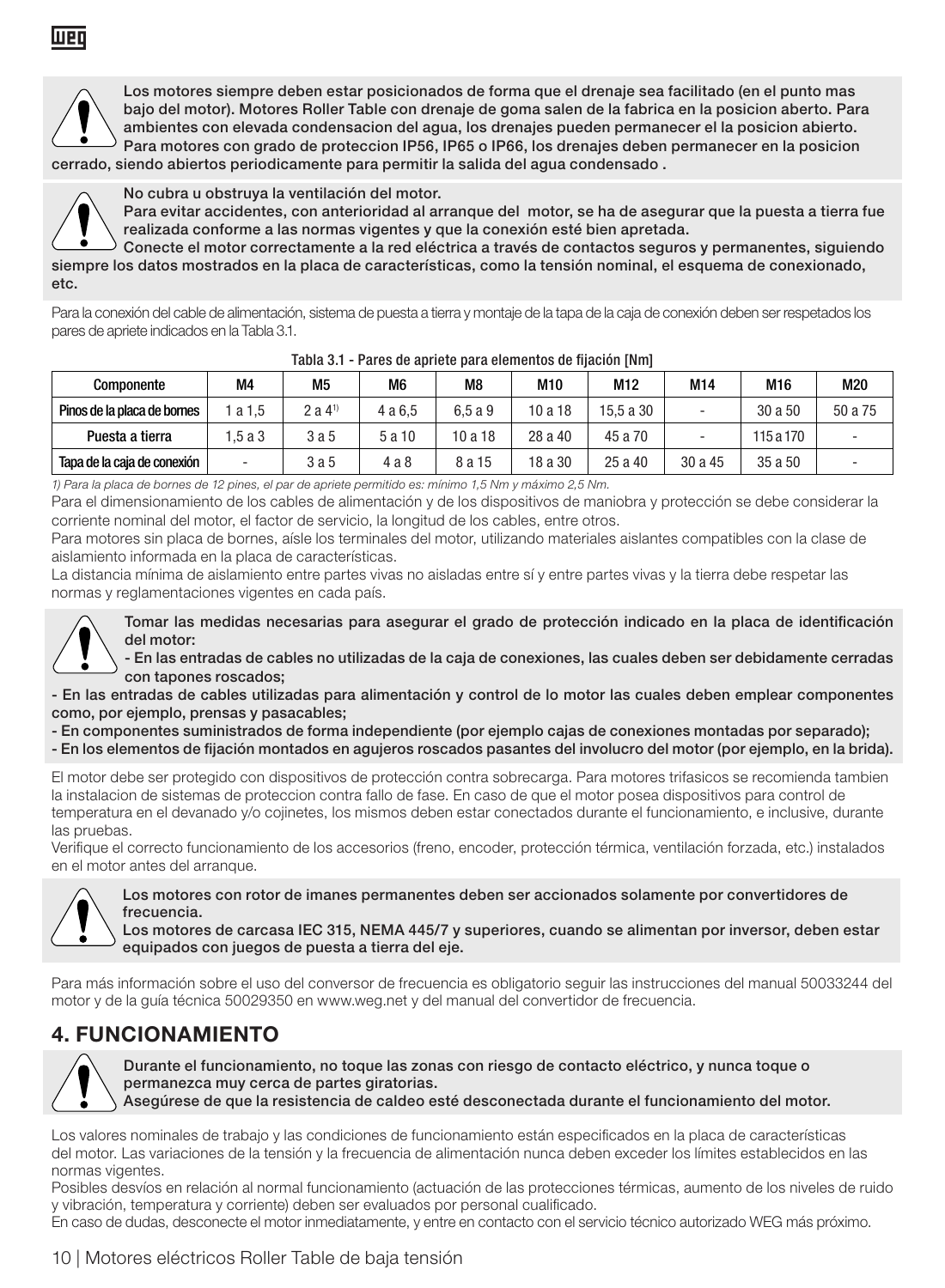No se recomienda la utilización de rodamiento de cilindros para acoplamiento directo. Los motores equipados con estos rodamientos necesitan una carga radial mínima para garantizar su correcto funcionamiento. Tras la parada del motor, se deben conectar las resistencias de caldeo.

### 5. MANTENIMIENTO

Antes de iniciar cualquier tipo de servicio en el motor, éste debe estar completamente parado, desconectado de la red de alimentación y protegido contra una posible reconexión. Aunque el motor estuviese parado, puede haber tensión en los terminales de las resistencias de caldeo. El desmontaje del motor durante el período de garantía solamente debe ser realizado por un servicio

técnico autorizado WEG. En el caso de motores con rotor de imanes permanentes, el montaje y desmontaje del motor requiere de la utilización de dispositivos adecuados debido a las fuerzas de atracción o de repulsión entre piezas metálicas. Este servicio solamente debe llevarse a cabo por un Servicio Técnico Autorizado WEG con formación específica para dicha operación.

Las personas que utilicen marcapasos no pueden manipular estos motores. Los imanes permanentes también pueden causar perturbaciones o daños en otros equipamientos eléctricos y componentes durante el mantenimiento. Para motores suministrados con sistema de puesta a tierra del eje, debe ser observado constantemente el estado de conservación de la escobilla y, al llegar al fin de su vida útil, la misma debe ser sustituida por otra de su misma especificación. Si un motor se suministra con una escobilla de puesta a tierra interna, indicada por una etiqueta en el producto, se debe verificar que cada vez se le dé mantenimiento a los cojinetes o cualquier parte interna del motor.

Inspeccione periódicamente el funcionamiento del motor según su aplicación, asegurándose de que el aire fluya libremente. Inspeccione los sellos, los tornillos de fijación, los cojinetes, los niveles de vibración y ruido, los drenajes, etc. La frecuencia con que deben ser realizadas las inspecciones depende de la aplicación y de las condiciones del local de la instalación. El intervalo de lubricación está especificado en la placa de identificación del motor.

### 6. INSTRUCCIONES ADICIONALES

Para informaciones adicionales sobre transporte, almacenaje, manipulación, instalación, funcionamiento, mantenimiento y<br>eliminación de motores eléctricos, entre en el manual 50033244 en <u>www.weg.net</u>.<br>Para aplicaciones y c

50021973 para Motofrenos, manual 50078700 para Motores Controlados Electrónicamente, manual 50106963 para motores WEG Lift Gearless) se debe consultar el manual o entrar en contacto con WEG. Al entrar en contacto con WEG, tenga a mano la denominación completa del motor, así como también su número de serie y fecha de fabricación indicados en la placa de características del mismo. Para los motores suministrados con el sensor WEG Motor Scan, consulte las guías de instalación a través del Manual de Descripción General de la Recepción a la Operación (10008475131) disponible en *www.weg.net*.

# 7. TERMINO DE GARANTIA

WEG Equipamentos Elétricos S/A, Unidad Motores ("WEG"), ofrece garantía contra defectos de fabricación o de materiales para sus productos por un período de 18 meses, contados a partir de la fecha de emisión de la factura de fábrica, o del distribuidor/revendedor, limitado a 24 meses de la fecha de fabricación.

Para motores de la línea HGF, la garantía ofrecida es de 12 meses, contados a partir de la fecha de emisión de la factura de fábrica, o del distribuidor/revendedor, limitado a 18 meses a partir de la fecha de fabricación.

El párrafo anterior cuenta con los plazos de garantía legal, no siendo acumulativos entre sí.

En caso de que un plazo de garantía diferenciado esté definido en la propuesta técnica comercial para un determinado suministro, éste prevalecerá por sobre los plazos definidos anteriormente. Los plazos establecidos anteriormente no dependen de la fecha de instalación del producto ni de su puesta en operación. Ante un desvío en relación a la operación normal del producto, el cliente debe comunicar inmediatamente por escrito a WEG sobre los defectos ocurridos, y poner a disposición el producto para WEG o su Asistente Técnico Autorizado por el plazo necesario para la identificación de la causa del desvío, verificación de la cobertura de garantía, y para su debida reparación. Para tener derecho a la garantía, el cliente debe cumplir las especificaciones de los documentos técnicos de WEG, especialmente aquellas previstas en el Manual de Instalación, Operación y Mantenimiento de los productos, y las normas y regulaciones vigentes en cada país. No poseen cobertura de garantía los defectos derivados de utilización, operación y/o instalación inadecuadas o inapropiadas de los equipos, su falta de mantenimiento preventivo, así como defectos derivados de factores externos o equipos y componentes no suministrados por WEG. La garantía no se aplica si el cliente, por iniciativa propia, efectúa reparaciones y/o modificaciones en el equipo sin previo consentimiento por escrito de WEG. La garantía no cubre equipos, partes y/o componentes, cuya vida útil sea inferior al período de garantía. No cubre, igualmente, defectos y/o problemas derivados de fuerza mayor u otras causas que no puedan ser atribuidas a WEG, como por ejemplo, pero no limitado a: especificaciones o datos incorrectos o incompletos por parte del cliente, transporte, almacenado, manipulación, instalación, operación y mantenimiento en desacuerdo con las instrucciones suministradas, accidentes, deficiencias de obras civiles, utilización en aplicaciones y/o ambientes para los cuales el producto no fue proyectado, equipos y/o componentes no incluidos en el alcance de suministro de WEG. La garantía no incluye los servicios de desmantelamiento en las instalaciones del cliente, los costos de transporte del producto, los costos de locomoción, hospedaje y alimentación del personal de Asistencia Técnica, cuando sean solicitados por el cliente. Los servicios en garantía serán prestados exclusivamente en talleres de Asistencia Técnica autorizadas por WEG o en su propia fábrica. Bajo ninguna hipótesis, estos servicios en garantía prorrogarán los plazos de garantía del equipo. La responsabilidad civil de WEG está limitada al producto suministrado, no responsabilizándose por daños indirectos o emergentes, tales como lucros cesantes, pérdidas de ingresos y similares que deriven del contrato firmado entre las partes.

llier